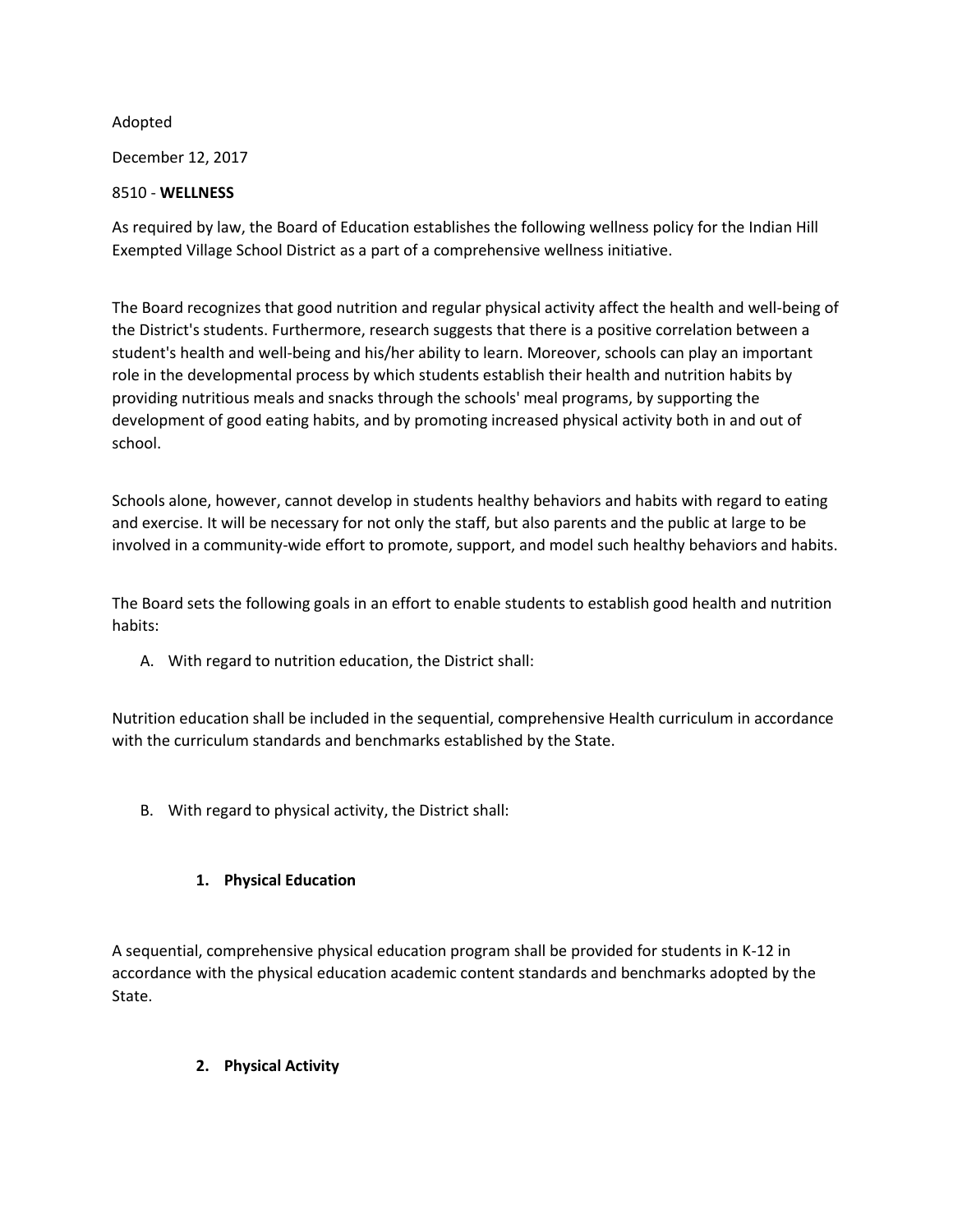Physical activity and movement shall be integrated, when possible, across the curricula and throughout the school day.

C. With regard to other school-based activities the District shall:

The school shall provide attractive, clean environments in which the students eat.

D. With regard to nutrition promotion, any foods and beverages marketed or promoted to students on the school campus, during the school day, will meet or exceed the USDA Smart Snacks in School nutrition standards.

Furthermore, with the objectives of enhancing student health and well being, and reducing childhood obesity, the following guidelines are established:

- A. In accordance with Policy 8500, entitled Food Service, the food service program shall comply with Federal and State regulations pertaining to the selection, preparation, consumption, and disposal of food and beverages, including but not limited to the USDA Dietary Guidelines for Americans and the USDA Smart Snacks in School nutrition standards, as well as to the fiscal management of the program.
- B. As set forth in Policy 8531, entitled Free and Reduced Price Meals, the guidelines for reimbursable school meals are not less restrictive than the guidelines issued by the U.S. Department of Agriculture (USDA).

The sale of foods of minimal nutritional value in the food service area during the lunch period is prohibited.

- C. The sale of foods and beverages to students that do not meet the USDA Dietary Guidelines for Americans and the USDA Smart Snacks in School nutrition standards to be consumed on the school campus during the school day is prohibited.
- D. All food items and beverages available for sale to students for consumption on the school campus (any area of property under the jurisdiction of the school that is accessible to students during the school day) between midnight and thirty (30) minutes after the close of the regular school day shall comply with the current USDA Dietary Guidelines for Americans and the USDA Smart Snacks in School nutrition standards, including, but not limited to, competitive foods that are available to students a la carte or as entrees in the dining area (except entree items that were offered on the National School Lunch Program (NSLP) or School Breakfast Program (SBP)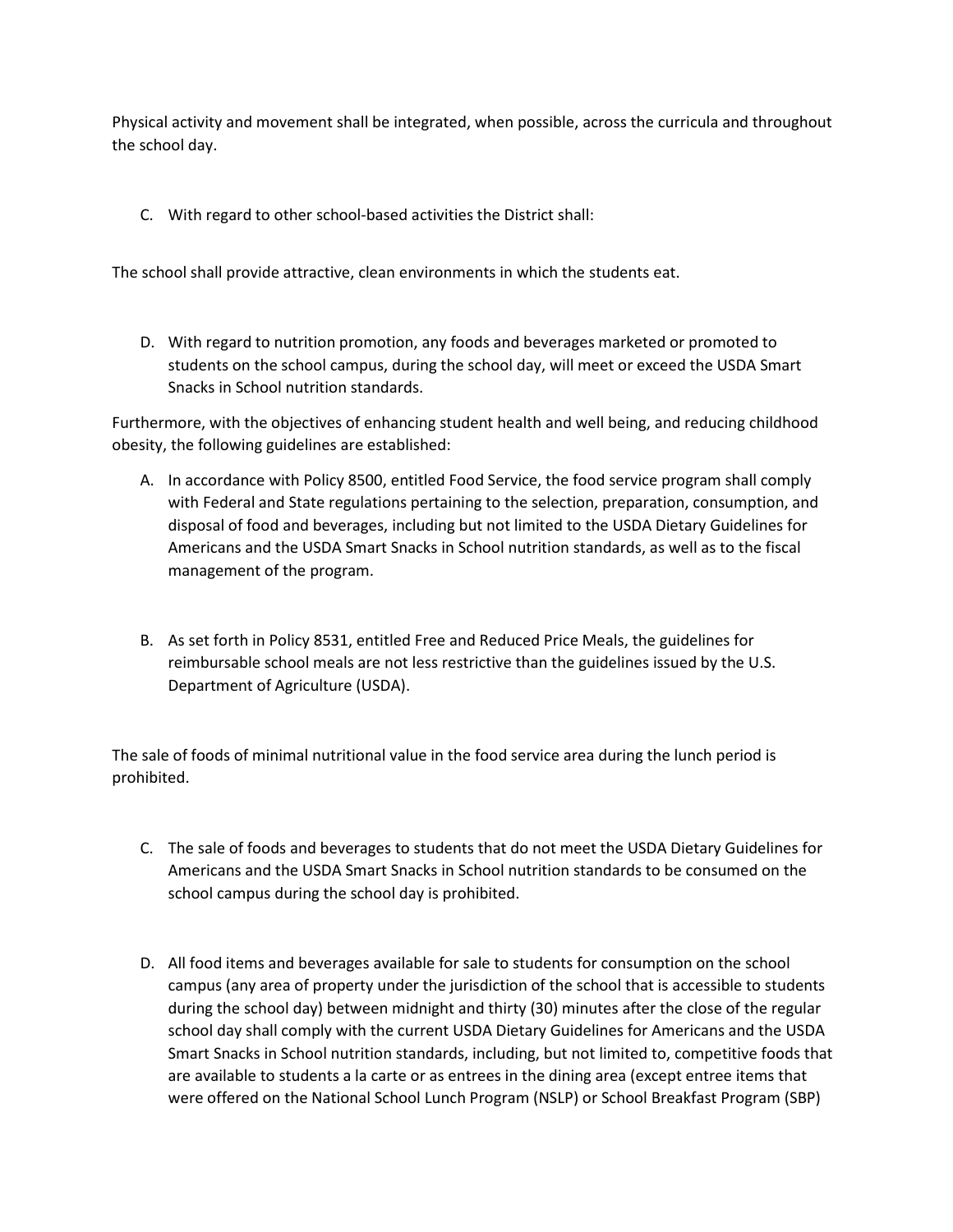menu on the day of and the day after they are offered on the NSLP or SBP menu), as well as food items and beverages from vending machines, from school stores, or as fund-raisers, including those operated by student clubs and organizations, parent groups, or boosters clubs.

- E. All foods offered on the school campus during the school day shall comply with the current USDA Dietary Guidelines for Americans, including competitive foods that are available to students a la carte in the dining area, as classroom snacks, or from vending machines.
- F. All food and beverages that are provided, other than through sale, on the school campus during the school day (which may include for classroom parties and at holiday celebrations) shall comply with the food and beverage standards approved by the Superintendent.

The Board designates the Superintendent as the individual charged with operational responsibility for measuring and evaluating the District's implementation and progress under this policy. The Superintendent shall develop administrative guidelines necessary to implement this policy.

The Superintendent shall appoint a District-wide Wellness Committee that meets at least four (4) times per year and includes parents, students, representatives of the school food authority, educational staff (including health and physical education teachers), mental health and social services staff, school health professionals, members of the public, and school administrators to oversee development, implementation, evaluation and periodic update of this policy. The Wellness Committee shall be an ad hoc committee with members recruited and appointed annually.

The Wellness Committee shall be responsible for:

- A. assessment of the current school environment;
- B. review of the District's Wellness policy;
- C. presentation of the Wellness policy to the Board for approval;
- D. measurement of the implementation of the policy; and
- E. recommendation for the revision of the policy, is necessary.

Before the end of each school year, the Wellness Committee shall recommend to the Superintendent any revisions to the policy it deems necessary and/or appropriate. In its review, the Wellness Committee